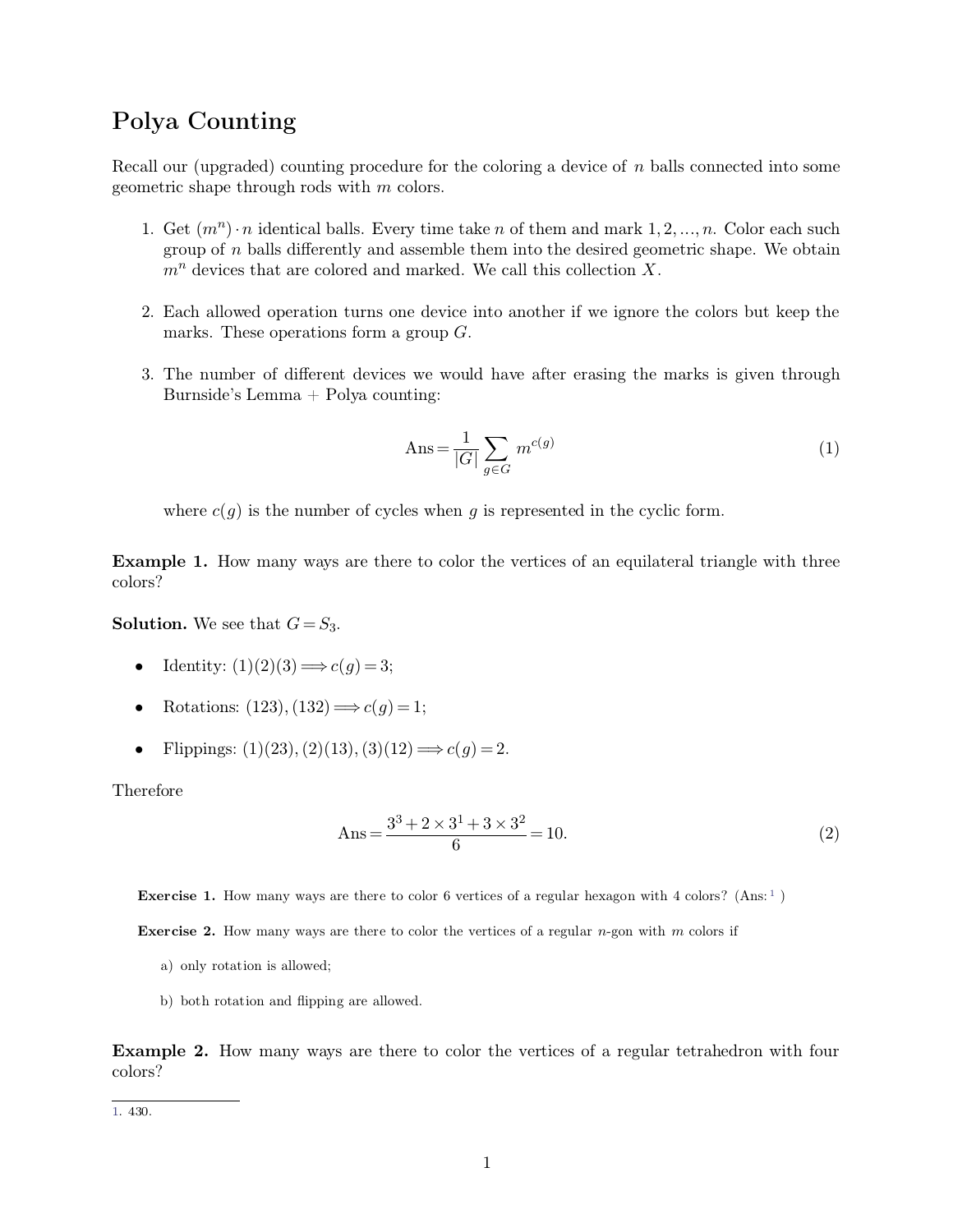**Soluiton.** We recall that the symmetry group of a regular tetrahedron consists of the identity, 4 rotations of  $2\pi/3$ , 4 rotations of  $4\pi/3$ , and 3 rotations of  $\pi$ . We have **Soluiton.** We recall that the symmetry group of a regular tetrahedron consistorations of  $2\pi/3$ , 4 rotations of  $4\pi/3$ , and 3 rotations of  $\pi$ . We have **Soluiton.** We recall that the symmetry group of a regular tetrahedron consists of the rotations of  $2\pi/3$ , 4 rotations of  $4\pi/3$ , and 3 rotations of  $\pi$ . We have<br>
• identity: (1)(2)(3)(4)  $\Rightarrow c(g) = 4$ ;<br>
• rotations of

- 
- 
- 
- 

Ans = 
$$
\frac{4^4 + 11 \times 4^2}{12} = 36.
$$
 (3)

**Example 3.** Consider a cube with a bead at each vertex. We would like to use two colors R and G to color both the faces and the beads at the vertex. How many different ways are there?  $\text{Ans} = \frac{4^4 + 11 \times 4^2}{12} = 36.$  (3)<br>Example 3. Consider a cube with a bead at each vertex. We would like to use two colors R and G to color both the faces and the beads at the vertex. How many different ways are there?

**Example 3.** Consider a cube with a bead at each vertex. We would like to use two colors R and G to color both the faces and the beads at the vertex. How many different ways are there?<br>**Solution.** Of course we could mark **Example 3.** Consider a cube with a bead at each vertex. We would like to use two colors R and G to color both the faces and the beads at the vertex. How many different ways are there?<br>**Solution.** Of course we could mark **Example 3.** Consider a cube with a bead at each vertex. We would like to use two colors R and G to color both the faces and the beads at the vertex. How many different ways are there?<br> **Solution.** Of course we could mark G to color both the faces and the beads at the vertex. How many different ways are there?<br> **Solution.** Of course we could mark the six faces and eight vertices 1,2,..,14 and study every rotation<br>
of the cube as an element **Solution.** Of course we could mark the six faces and eight vertices 1,2,..,14 and study every rotation of the cube as an element of the group  $S_{14}$ . However things could be made more efficient. We notice that two color **Solution.** Of course we could mark the six faces and eight vertices of the cube as an element of the group  $S_{14}$ . However things coul that two colorings are different if and only if either the vertices are colored diff  $X^v$  where  $X^f$  is the 14 and study every rotation<br>de more efficient. We notice<br>pred differently, or the faces<br>when we consider the fixed<br>all possible colorings (when<br>is the collection of possible<br>e have, for every  $g \in G$  the of the cube as an element of the group  $S_{14}$ . However things could be made more efficient. We notice<br>that two colorings are different if and only if either the vertices are colored differently, or the faces<br>are colored that two colorings are different if<br>are colored differently, or both.<br>elements in application of Burnsid<br>the vertices and the faces are all<br>colorings of the faces and  $X^v$  all<br>symmetry group of the cube,

symmetry group of the cube,  
\n
$$
X_g = X_g^f \times X_g^v \Longrightarrow |X_g| = \left| X_g^f \right| |X_g^v|.
$$
\n(4)  
\nThus we have (Here we use the shorthand:  $(1)^2(4)^1$  means there are two 1-cycles and one 4-cycle.  
\n $g \in G$ 

| Thus we have (Here we use the shorthand: $(1)^2(4)^1$ means there are two 1-cycles and one 4-cycle. |                       |                       |
|-----------------------------------------------------------------------------------------------------|-----------------------|-----------------------|
| $g \in G$                                                                                           | Faces                 | Vertices              |
| $\boldsymbol{\eta}$                                                                                 | $(1)^6$               | $(1)^8$               |
| 3 rotation by $\pi/2$ around the line connecting face centers                                       | $(1)^2 (4)^1$ $(4)^2$ |                       |
| 3 rotation by $\pi$ around the line connecting face centers                                         | $(1)^2 (2)^2$ $(2)^4$ |                       |
| 3 rotation by $3\pi/2$ around the line connecting face centers                                      | $(1)^2(4)^1$          | $(4)^2$               |
| 6 rotations by $\pi$ around the line connecting middle points of oppositing edges                   |                       | $(2)^3$ $(2)^4$       |
| 4 rotations by $2\pi/3$ around long diagonals                                                       |                       | $(3)^2$ $(1)^2(3)^2$  |
| 4 rotations by $4\pi/3$ around long diagonals                                                       |                       | $(3)^2$ $(1)^2 (3)^2$ |

4 rotations by 
$$
2\pi/3
$$
 around long diagonals  
\n4 rotations by  $4\pi/3$  around long diagonals  
\n9. (3) (1) (3)  
\n(5) (1) (3)  
\n(6) (1) (3)  
\n(7) (3)  
\n(8) (1) (3)  
\n(9) (1) (3)  
\n(1) (3)  
\n(1) (3)  
\n(2) (4)  
\n(3) (5)  
\n(4) (3) (5)  
\n(5) (6)  
\n24  
\n25+8+3 × 2<sup>2+1+2</sup> + 3 × 2<sup>2+2+4</sup> + 3 × 2<sup>2+1+2</sup> + 6 × 2<sup>3+4</sup> + 4 × 2<sup>2+2+2</sup> + 4 × 2<sup>2+2+2</sup> = 776. (5)  
\n24  
\nExercise 3. How many ways are there to color a regular tetrahedron using four colors for vertices, three colors for faces, and two colors for edges? (Ans:<sup>2</sup>)

<span id="page-1-0"></span>For  $\lambda$  2 and  $\lambda$  2 and  $\lambda$  2 and  $\lambda$  2 2 and  $\lambda$  2 3 2 3 4 Exercise 3. How many ways are there to color a for faces, and two colors for edges? (Ans: <sup>2</sup>)